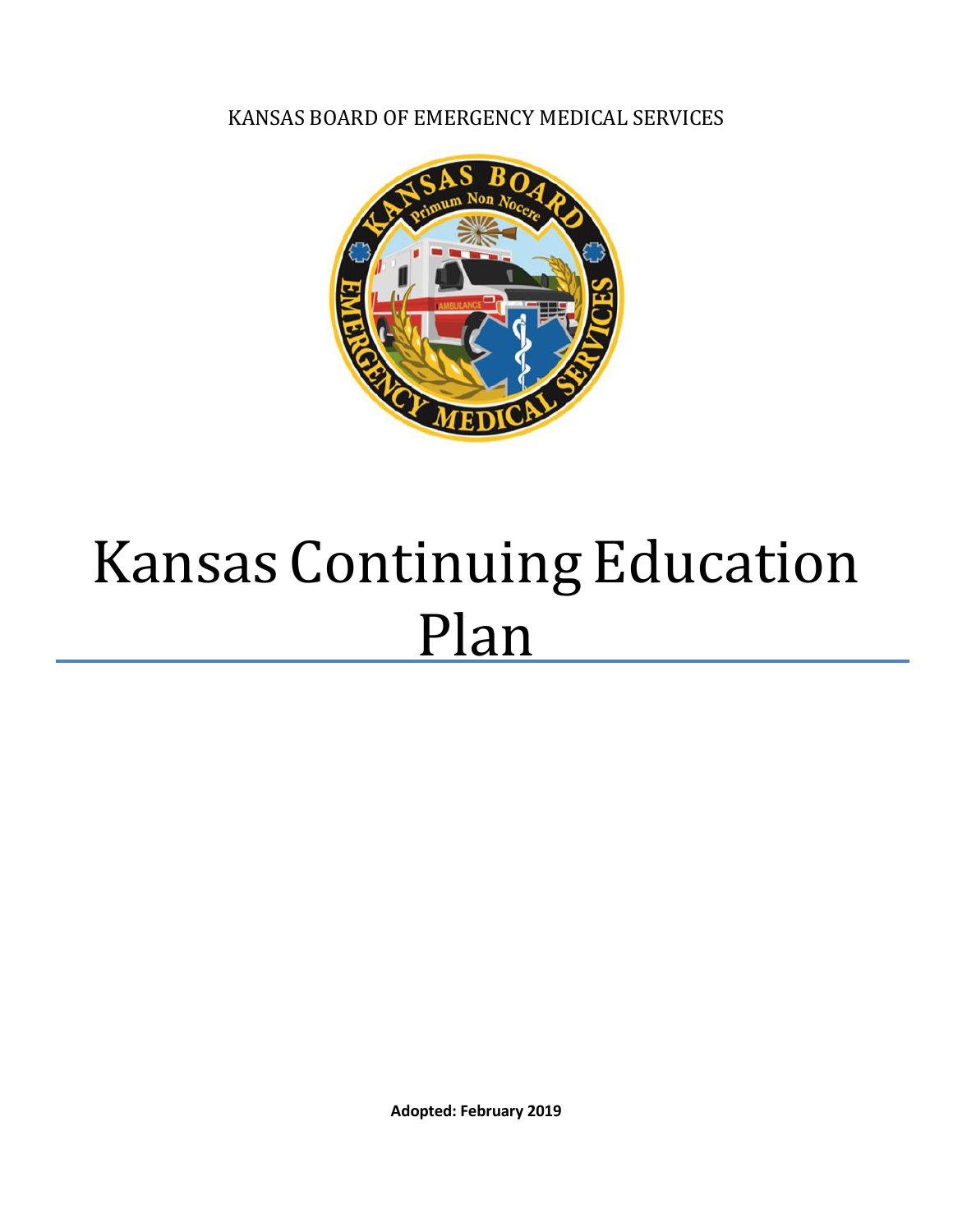## Kansas Continuing Education Plan

#### **PLAN OVERVIEW**

#### **Core component**

- o This area is comprised of 6 general topic areas
	- Airway Respiration Ventilation
	- o Cardiovascular
	- o Trauma
	- o Medical
	- o Operations
	- o Pediatrics
- o The Kansas core components may be used to fill requirementsin the Local and Individual content areas.

#### **Flex component**

- o Flex topics may include local protocol and procedure training or needed training identified through local quality assurance/quality improvement processes; and personal development topics that enhance EMS practice, skills, values and knowledge.
	- o Kansas core components may be used to fulfill the Flex component.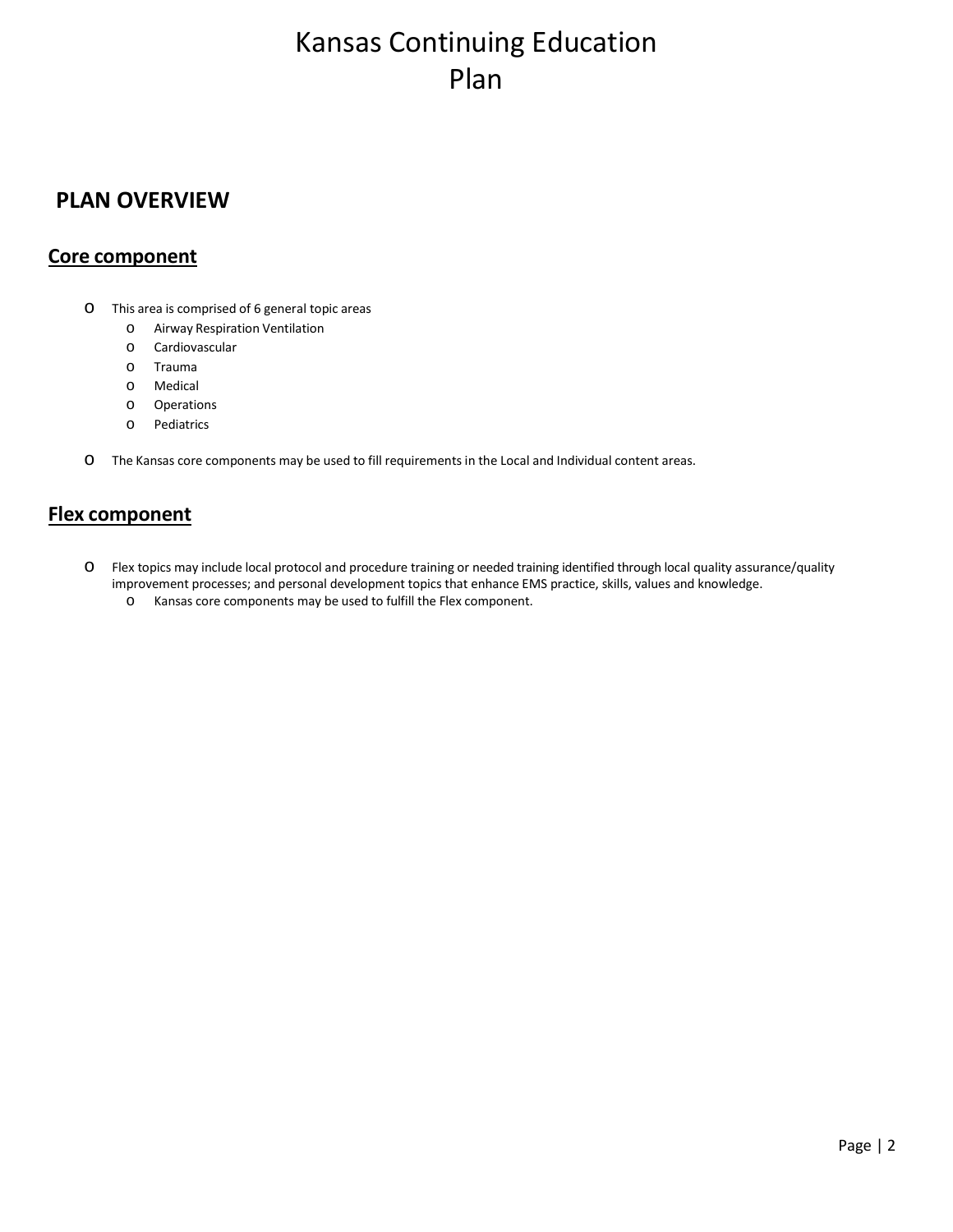# Kansas Continuing Education Plan

## **Paramedic**

- o **Core Component: 32 hours total**
	- **Airway, Respirations & Ventilation: 4 hours**
	- **Cardiovascular: 10 hours Operations: 5 hours**
	-
- o **Flex Component: 28 hours total**

#### **Total Paramedic Hours: 60**

- **Medical: 7 hours**
- 
- **Trauma: 4 hours Pediatrics: 2 hours**

## **AEMT**

- o **Core Component: 27 hours total**
	- **Airway, Respirations & Ventilation: 4 hours**
	- **Cardiovascular: 8 hours Operations: 3 hours**
	-
- o **Flex Component: 17 hours total**

**Total AEMT Hours: 44**

- **Medical: 7 hours**
- 
- **Trauma: 3 hours Pediatrics: 2 hours**